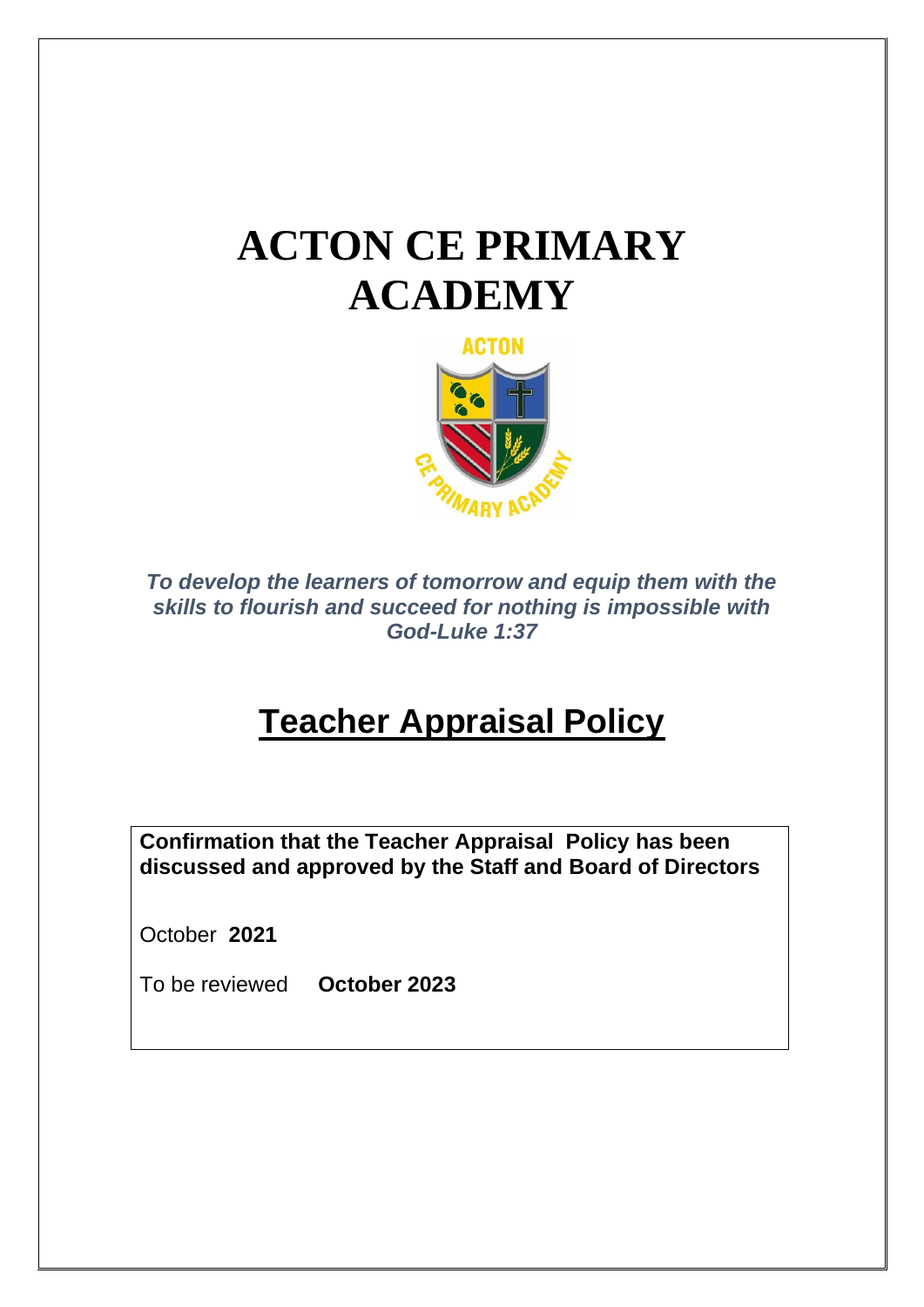# **TEACHER APPRAISAL POLICY**

The Governors of Acton CE Academy Primary School have adopted this appraisal policy in accordance with the Education (School Teachers' Appraisal) (England) Regulations 2012.

# **APPLICATION OF THE POLICY**

The policy applies to the Headteacher and to all teachers employed by the school except teachers on contracts of less than one term, those undergoing induction (ie NQTs) and those who are the subject of capability procedures.

# **PURPOSE**

This policy sets out the framework for a clear and consistent assessment of the overall performance of teachers and the Headteacher and for supporting their development needs within the context of the school's improvement document and their own professional needs. Where teachers are eligible for pay progression, the assessment of performance throughout the cycle will be the basis on which the recommendation is made by the appraiser.

This policy should be read in conjunction with the school's pay policy which provides details of the arrangements relating to teacher's pay.

# **LINKS TO SCHOOL IMPROVEMENT**

The governors expect that the appraisal process set for all teachers and the objectives set for the leaders of the schools including the Headteacher, if achieved, will improve the education of pupils within the school and contribute to the implementation and achievement of the School Improvement Document and any other plans adopted from time to time to improve the school's education provision and performance.

# **CONSISTENCY OF TREATMENT AND FAIRNESS**

The Governors are committed to ensuring consistency of treatment and fairness in the operation of teacher appraisal.

To ensure this the following provisions are made in relation to moderation and quality assurance.

# **Quality Assurance**

The Headteacher has determined that she will be the appraiser for upper pay scale staff.

The HeadTeacher will be the appraiser for all other teaching staff.

The SENCo will be the appraiser for the support staff.

The Directors will review the quality assurance processes when the appraisal policy is reviewed.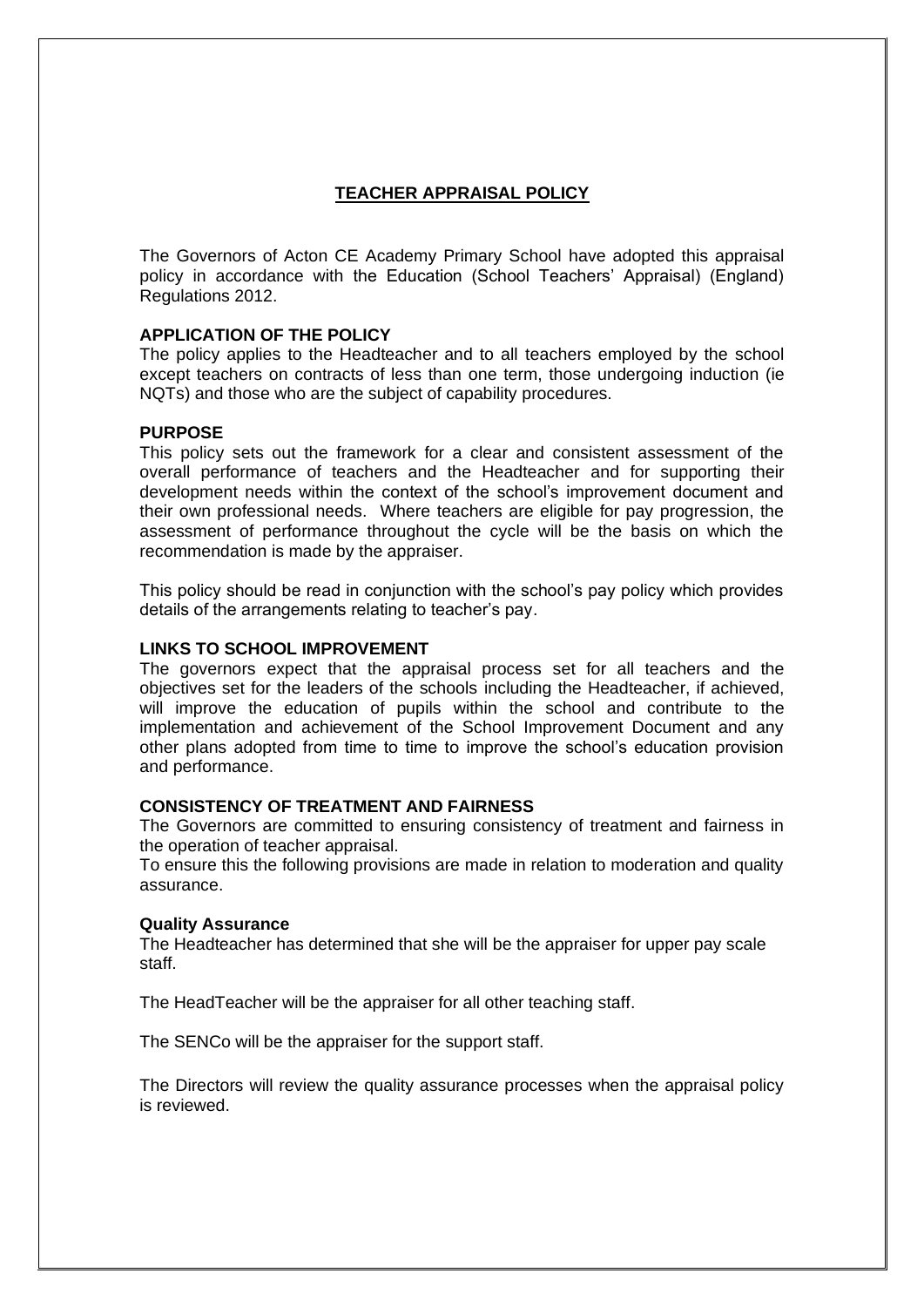# **STANDARDS**

Teachers will be assessed against the 'Teachers' Standards' and any other standards relating to teachers' performance as the Governors and Headteacher determines is applicable to the performance of any individual teacher and that they have been informed of at the start of the appraisal period.

The Headteacher will be assessed against the National Standards for Headteachers and any other standards relating to teachers' performance as the Governors determines is applicable to their performance and that they have been informed of at the start of the appraisal period.

# **OBJECTIVE SETTING**

The objectives set will be rigorous, challenging, achievable, time-bound, fair and equitable in relation to teachers with similar roles/responsibilities and experience, and will have regard to what can reasonably be expected of any teacher at a given point of their career progression. Governors also recognise the desirability of staff being able to achieve a satisfactory work-life balance. Objectives will take account of any relevant pay progression criteria and, where possible, the teachers' professional aspirations. They will be such that, if they are achieved, they will contribute to improving the education of pupils within the school and the implementation of any plans of the Governors and Headteacher designed to improve the school's education provision and performance.

Objectives will be set as soon as practicable after the beginning of the appraisal period. The appraiser and appraisee will seek to agree the objectives but where a joint determination cannot be made the appraiser will make the determination.

In the Trust:

- teachers, including the Headteacher, will not necessarily all have the same number of objectives and no-one will have more than 4 objectives set
- All staff will have a whole school objective.

Though appraisal is an assessment of overall performance of teachers and the Headteacher, objectives cannot cover the full range of a teacher's roles/responsibilities. Objectives will, therefore, focus on the priorities for an individual for the cycle. At the review stage teachers will also be assessed against the Teachers' Standards and any other standards relating to teachers' performance as the Governors and Headteacher determines is applicable to the performance of any individual teacher and that they have been informed of at the start of the appraisal period.

# **REVIEWING PROGRESS**

At the end of the appraisal cycle, the appraiser will assess the performance of the teacher or Headteacher against:

- The 'Teachers' Standards' or the National Standards for Head Teachers as applicable
- Any other set of standards relating to teachers' or Headteacher's performance about which the teacher has been notified at the beginning of the appraisal period
- The objectives set
- Professional development needs.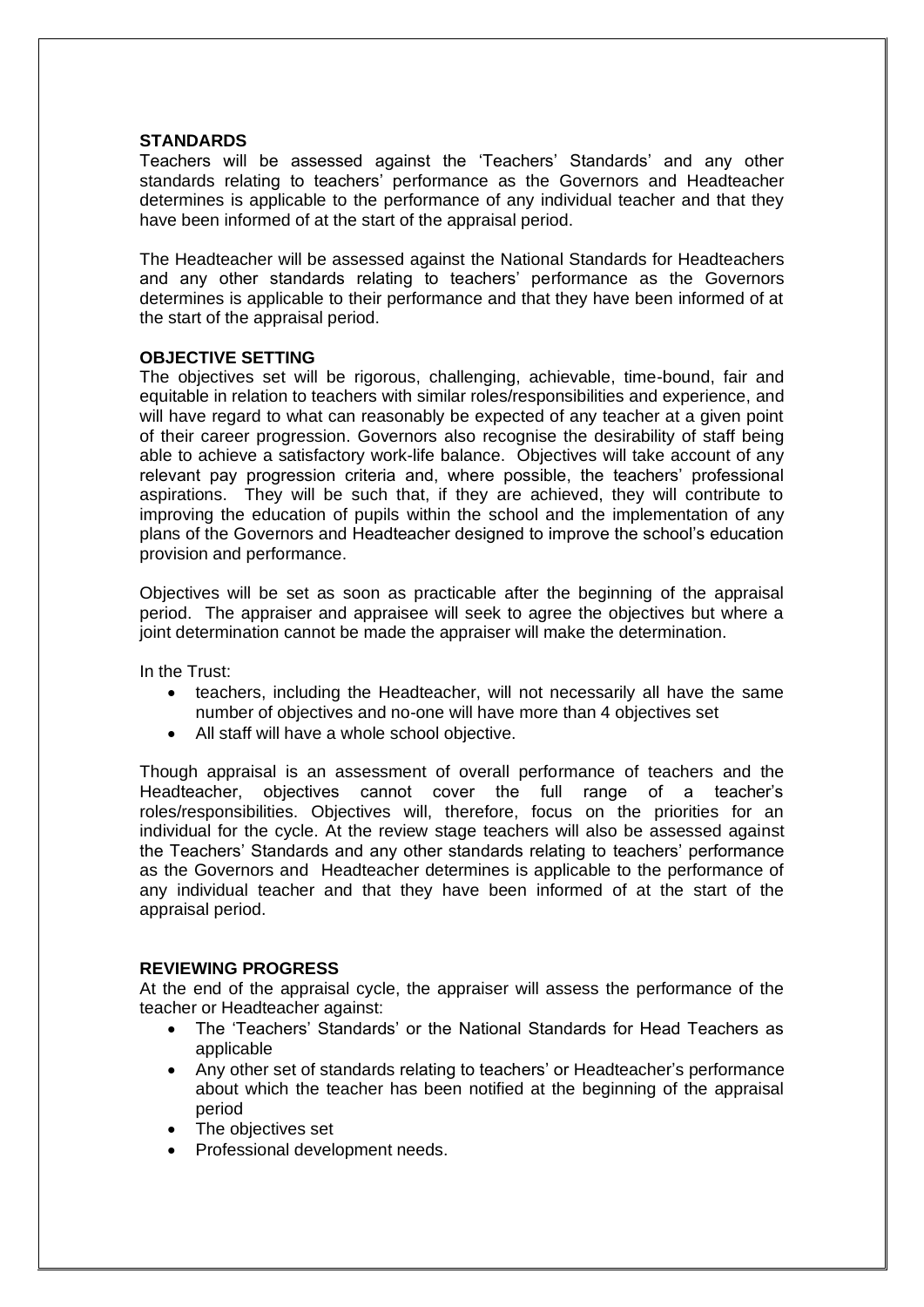The appraiser will also, where relevant under the School Teachers' Pay and Conditions Document, make a recommendation relating to the teacher or Headteacher's pay.

Assessment of performance against an objective will be on the basis of the performance criteria set at the beginning of the cycle. Good progress towards the achievement of a challenging progress objective even if the performance criteria have not been met in full, will be assessed favourably.

The appraisal cycle is annual, but on occasions it may be appropriate to set objectives that will cover a period over more than one cycle. In such cases, the basis on which the progress being made towards meeting the performance criteria for the objective will be assessed at the end of the first cycle and will be recorded in the report at the beginning of the next cycle.

# **APPRAISAL REPORT**

As soon as practicable following the end of each appraisal period, teachers will be provided with a written report which will record the assessment of their performance against:

- The 'Teachers' Standards'
- any other set of standards relating to teachers' performance agreed by the Governing body and about which the teacher has been notified at the beginning of the appraisal period
- the objectives set
- any professional development needs and any action that has been taken to address these

The report will also, where relevant under the School Teachers' Pay and Conditions Document, record a recommendation relating to the teacher or Headteacher's pay.

# **APPEALS**

Where a member of staff is dissatisfied with the application of the appraisal process (except for decisions on pay) they have recourse to the Trust's Grievance Procedure to pursue the matter.

Where a member of staff is dissatisfied with the recommendation or decision on pay, they have the right of appeal through the appeals mechanism of the Trust's Pay Policy.

# **CONFIDENTIALITY**

The appraisal process and the reports generated under it will be treated with confidentiality at all times. The appraisee's line manager or, where s/he has more than one, each of her/his line managers and the Headteacher will be provided with access to the appraisee's plan and review recorded in her/his report.

Governors will be given access to the appraisal report of any teacher, on request and where they are being asked to make a decision on pay.

Appraisees will be told who has requested and who has been granted access to their report.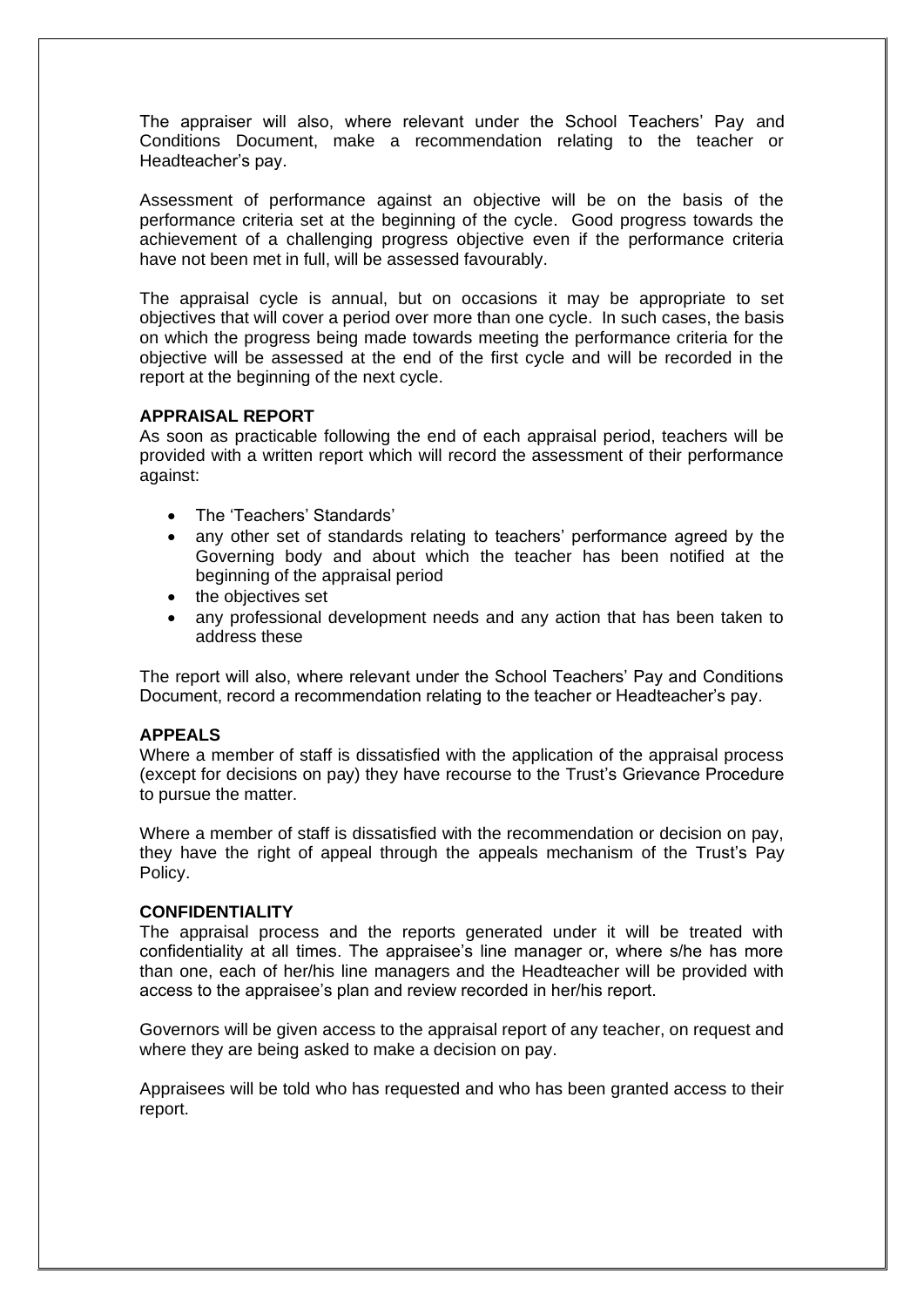Governors directly involved in the Headteacher's appraisal and the external advisor will be provided with access to the Headteacher's planning and review record in her report. Details of the objectives will be reported to the full board of governors as soon as practicable after the beginning of the appraisal cycle. Directors not directly involved in the Headteacher's appraisal will be given access to the review of her performance, on request, and where they are being asked to make a decision on pay.

#### **TRAINING AND SUPPORT**

The school's CPD programme will be informed by the training and development needs identified during the appraisal process.

The Governors will ensure in the budget planning that, as far as possible, appropriate resources are made available in the school budget for any training and support agreed for appraisees.

An account of the training and development needs of teachers in general, including the instances where it did not prove possible to provide any agreed CPD, will form a part of the Headteacher's annual report to the Governors about the operation of appraisal in the school.

With regard to the provision of CPD in the case of competing demands on the school budget, a decision on relative priority will be taken with regard to the extent to which: (a) the identified CPD training and support is deemed as essential to the school meeting its priorities and (b) the CPD identified as essential for the appraisee to meet their objectives. The school's priorities will have precedence. Teachers should not be held accountable for failing to make good progress towards meeting their performance criteria where the support recorded in the appraisal report has not been provided.

# **APPOINTMENT OF APPRAISERS FOR THE EXECUTIVE HEAD TEACHER**

In the school:

The Governing body and the school improvement advisor are the appraiser for the Headteacher.

Where the Headteacher is of the opinion that any of the governing body appointed by under this regulation is unsuitable for professional reasons, she may submit a written request to the Chair of governors to be replaced, stating those reasons.

#### **Appointment of External Advisor**

The Governing body will appoint an external adviser to provide advice and support in relation to the appraisal of the Headteacher. The Governors will consult the external adviser before setting the Headteacher's objectives.

#### **APPOINTMENT OF APPRAISERS FOR TEACHERS**

The Headteacher must ensure the appraisal of every other teacher employed in the school. In this school the Headteacher has decided that:

She will be the appraiser for all staff and upper pay scale staff. The SENCO will be the appraiser for all other support staff.

Where a teacher has more than one line manager the E Headteacher will determine which line manager will be best placed to manage and review the teacher's performance.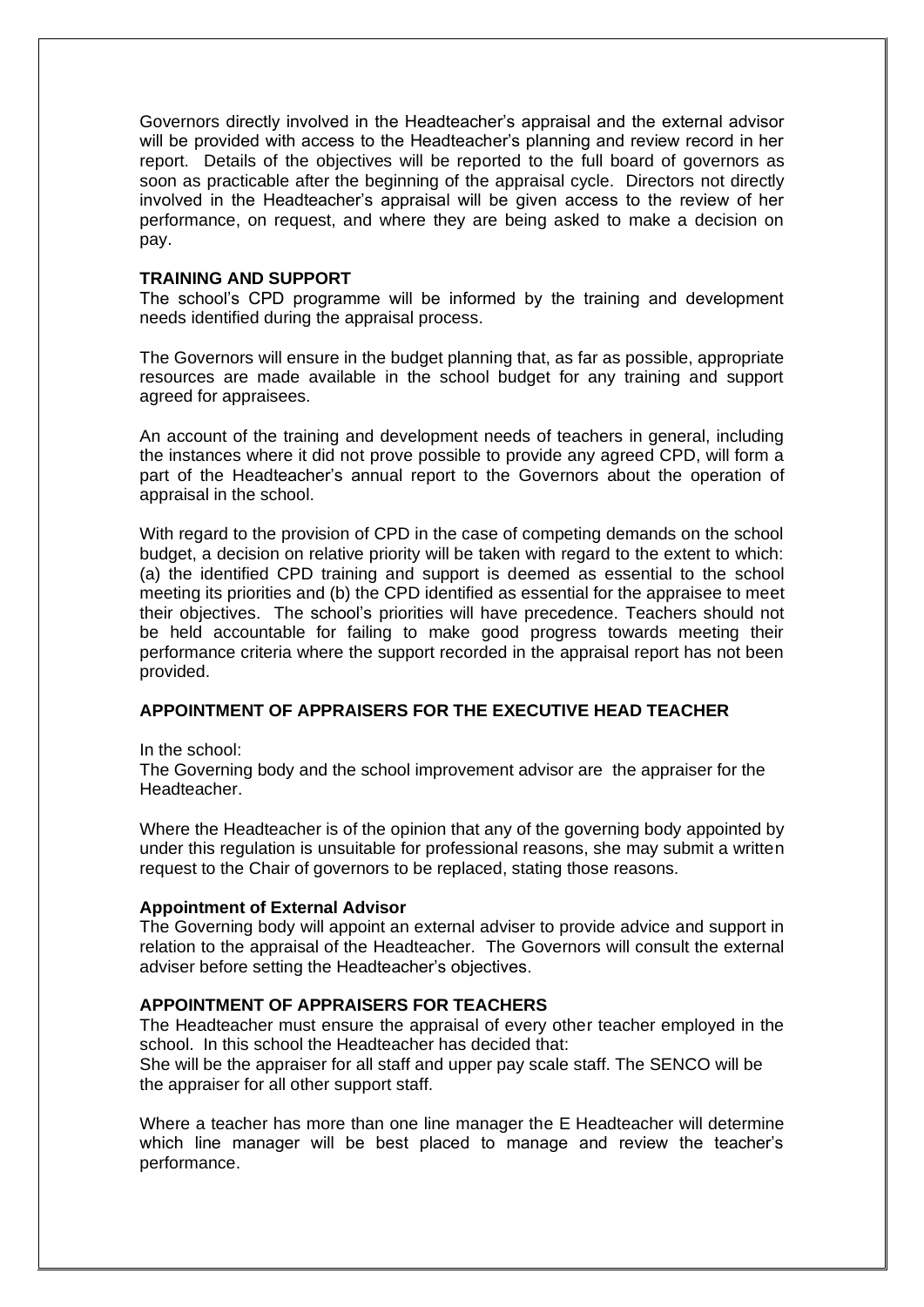Where it becomes apparent the appraiser will be absent for the majority of the cycle, the Headteacher may perform the duties herself or delegate them to another teacher. Where this teacher is not the appraisee's line manager the teacher will have an equivalent or higher status in the staffing structure as the teacher's line manager. The appraisal cycle will not begin again in the event of the appraiser being changed.

All line managers to whom the Headteacher has delegated the role of appraiser will receive appropriate preparation for that role.

#### **THE APPRAISAL PERIOD**

The appraisal period will be 12 months.

The appraisal cycle in this school will run from September to September for all staff.

Teachers who are employed on a fixed term contract of less than one year, will have their performance managed in accordance with the principles underpinning the provisions of this policy. The length of the cycle will be determined by the duration of their contract*.*

Where a teacher starts their employment at the school part-way through a cycle, the Headteacher, or in the case where the teacher is the Head teacher, the Governing body shall determine the length of the first cycle for that teacher, with a view to bringing this cycle into line with the cycle for other teachers at the school as soon as possible.

Where a teacher transfers to a new post within the school part-way through a cycle, the Headteacher, in the case where the teacher is the Head teacher, the governing body shall determine whether the cycle shall begin again and whether to change the appraiser.

#### **MONITORING**

The Governing body will ensure that all teachers, including the Headteacher, have their performance appraised on an annual basis.

The Headteacher will provide the Governing body with a written report on the operation of the school's appraisal policy annually. The report will not contain any information which would enable any individual to be identified. The report will include:

- the operation of the appraisal policy;
- the effectiveness of the school's appraisal procedures;
- teachers' training and development needs.

#### Equality Impact Assessment

The Governing body is satisfied that the terms of this policy will not impact adversely on members of staff who have a protected characteristic within the meaning of the Equality Act 2010.

In addition, the governors are committed to promoting equality and will ensure that the appraisal process is fair and non-discriminatory and that monitoring data should be included in the Headteacher's report covering each of the protected characteristics within the Equality Act 2010.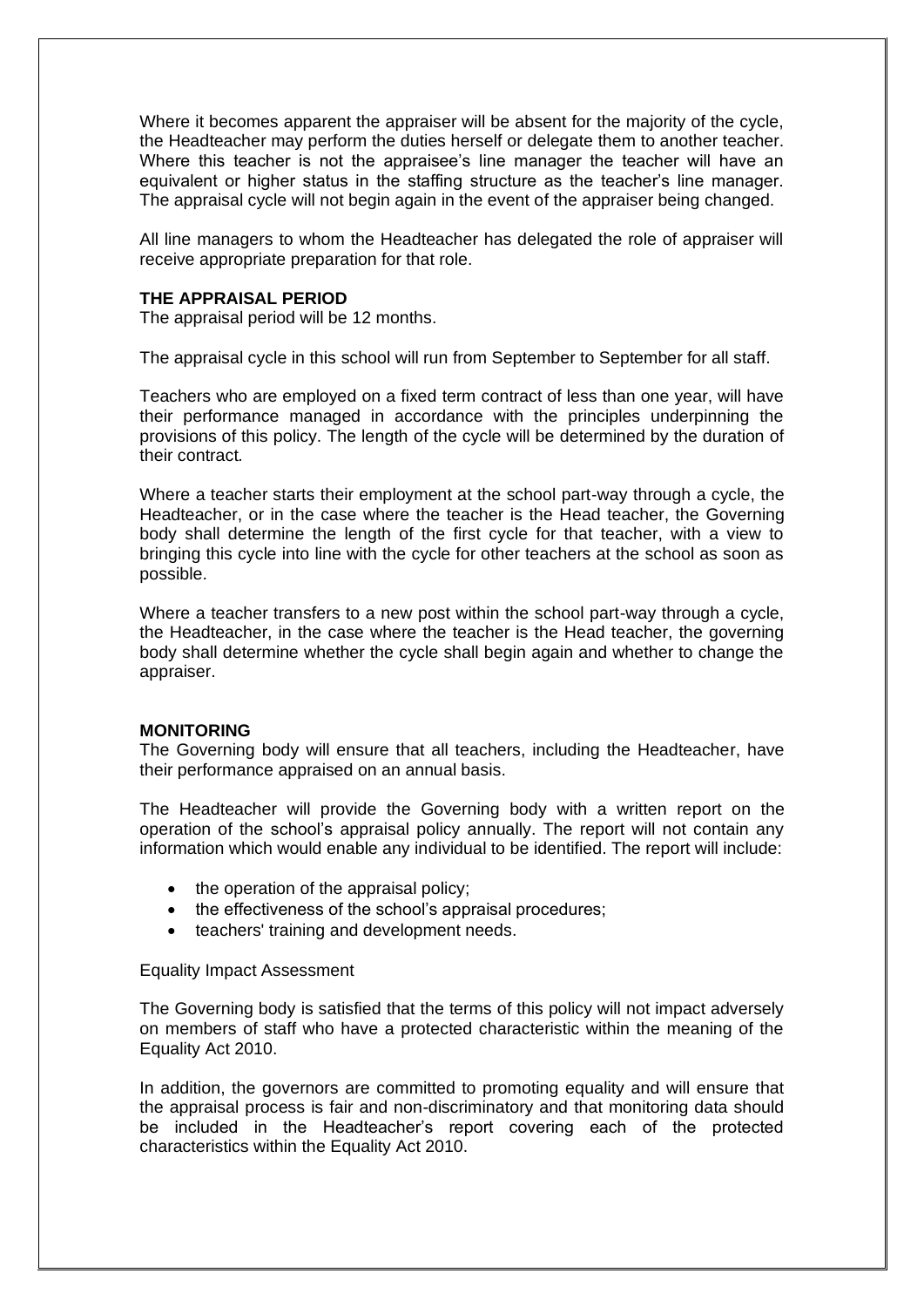The Headteacher will also report on whether there have been any appeals or representations on an individual or collective basis on the grounds of alleged discrimination under any protected characteristics.

# **REVIEW OF THE POLICY**

The Governing body will review the appraisal policy regularly.

The governors will take account of the Headteacher's report in its review of the appraisal policy. The policy will be revised as required to introduce any changes in regulation and statutory guidance to ensure that it is always up to date.

The Governors will seek to agree any revisions to the policy with the recognised trade unions having regard to the results of the consultation with all teachers.

To ensure teachers are fully conversant with the appraisal arrangements, all new teachers who join the school will be briefed on them as part of their introduction to the school.

# **ACCESS TO DOCUMENTATION**

Copies of the School Improvement Document can be obtained from the school office.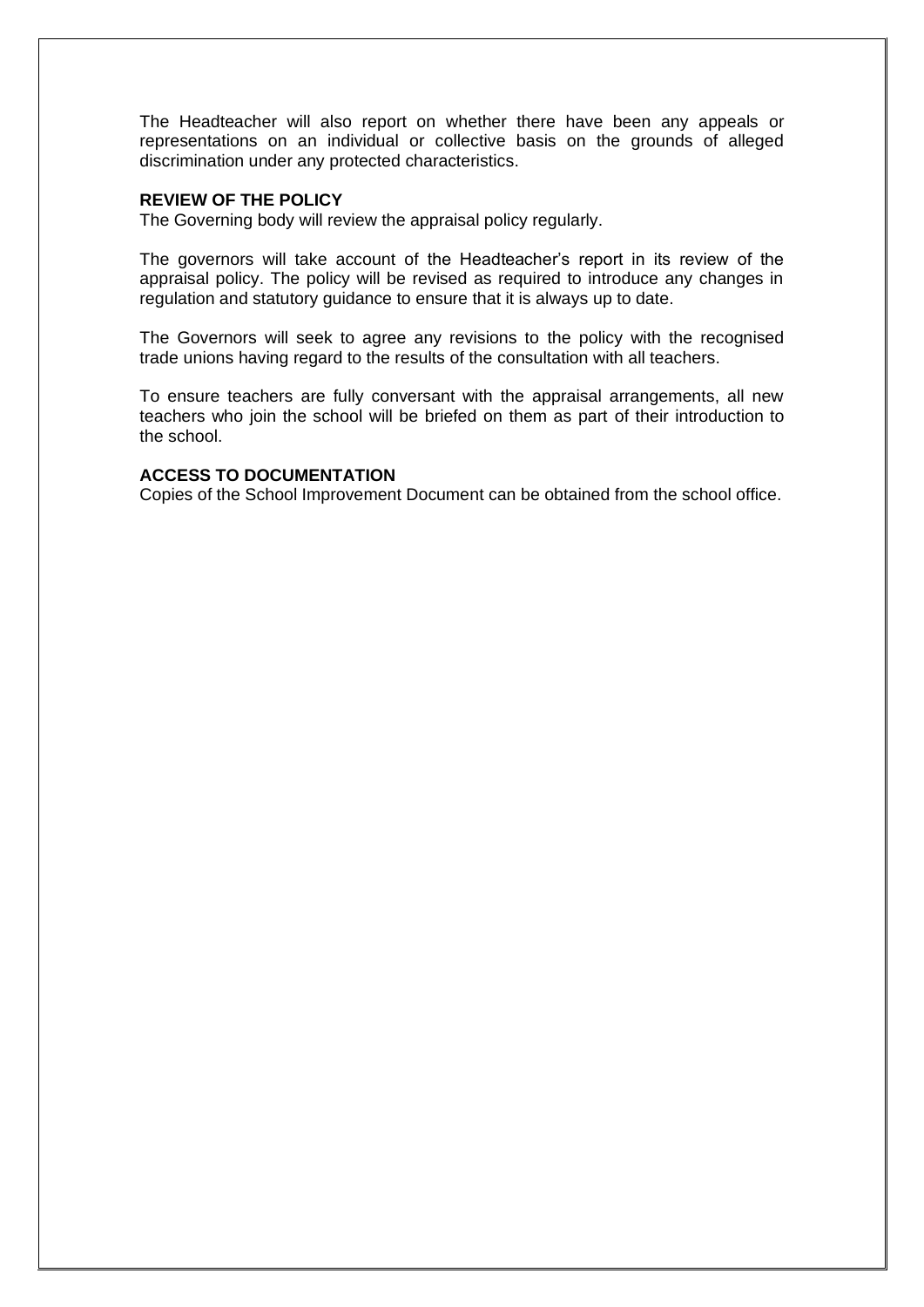# Acton

# **CLASSROOM OBSERVATION PROTOCOL**

# **CONTEXT**

Headteachers and Governing Bodies/Directors are required to organise classroom observations for a range of reasons and purposes. These are underpinned in the statutory context by:

- o School Teachers' Appraisal Regulations
- o The School Teachers' Pay and Conditions Document (STPCD),
- o National Standards for Head teachers (2004),
- o Teachers' Standards 2013

# **PRINCIPLES**

The Trust believes that:

- o This protocol is applicable to classroom observations for the purposes of appraisal for teachers and those in support roles who work in the classroom and are engaged in teaching and learning activities.
- o Observations may be by the Headteacher, or another member of the leadership team, by the teacher's line manager or someone familiar with the work they do and in receipt of an appropriate TLR. Only teachers with QTS may observe other teachers and appropriate training in observation skills and the provision of constructive feedback should be provided.
- o We will endeavour to conduct classroom observations to achieve a range of objectives at the same time which will include appraisal and the requirements placed on the Headteacher to ensure that she monitors the standards of teaching and learning overall.
- o This protocol should be understood and agreed by all those who are covered by it.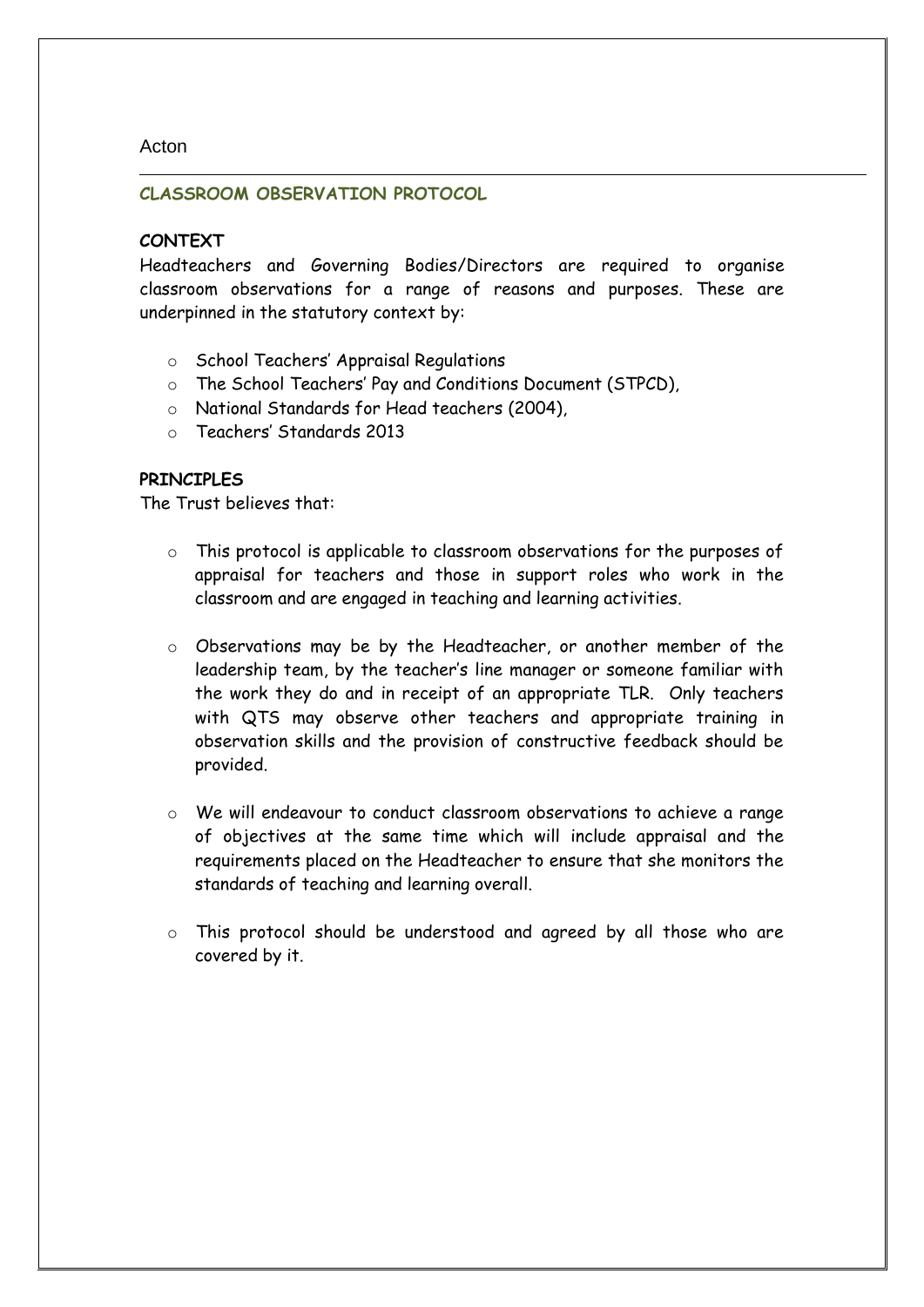# **PROCEDURES**

o An observation schedule will be provided to all staff detailing when and for what purpose (e.g. subject review, appraisal) individual observations will take place including the focus of the observation (e.g. management of pupils'behaviour).

As a minimum, five working days notice should be provided wherever possible. No observations should take place unannounced except within the context of the Headteacher's right to drop in to monitor standards of teaching and learning.

o Observations should be of an appropriate length to meet the declared purpose and focus and recorded in a standard format in use throughout the school for all staff groups (teachers, NQTs, support staff).

The record should be dated and as a minimum summarise the purpose and focus of the observation, the age and ability range of pupils, what happened in the classroom, the resources deployed, and any development points or follow up especially in respect of CPD needs. It should also contain an opportunity for the member of staff being observed to comment if they so wish.

Feedback both written and oral should be provided on all occasions whether the observation has been carried out by staff within the school or by NWA staff for monitoring and support purposes. In the case of oral feedback this should normally be provided within 24 hours of the observation. Written feedback should follow within 5 days.

A copy of written observations should be kept by the individual who has been observed and by the Trust in its Personnel files. Any notes taken should be destroyed in accordance with Data Protection and Freedom of Information Act requirements.

o Classroom observation should be a positive and formative activity, rather than one which is merely instrumental, focussed on improving teaching and learning. It should provide important opportunities for professional development, including coaching and mentoring.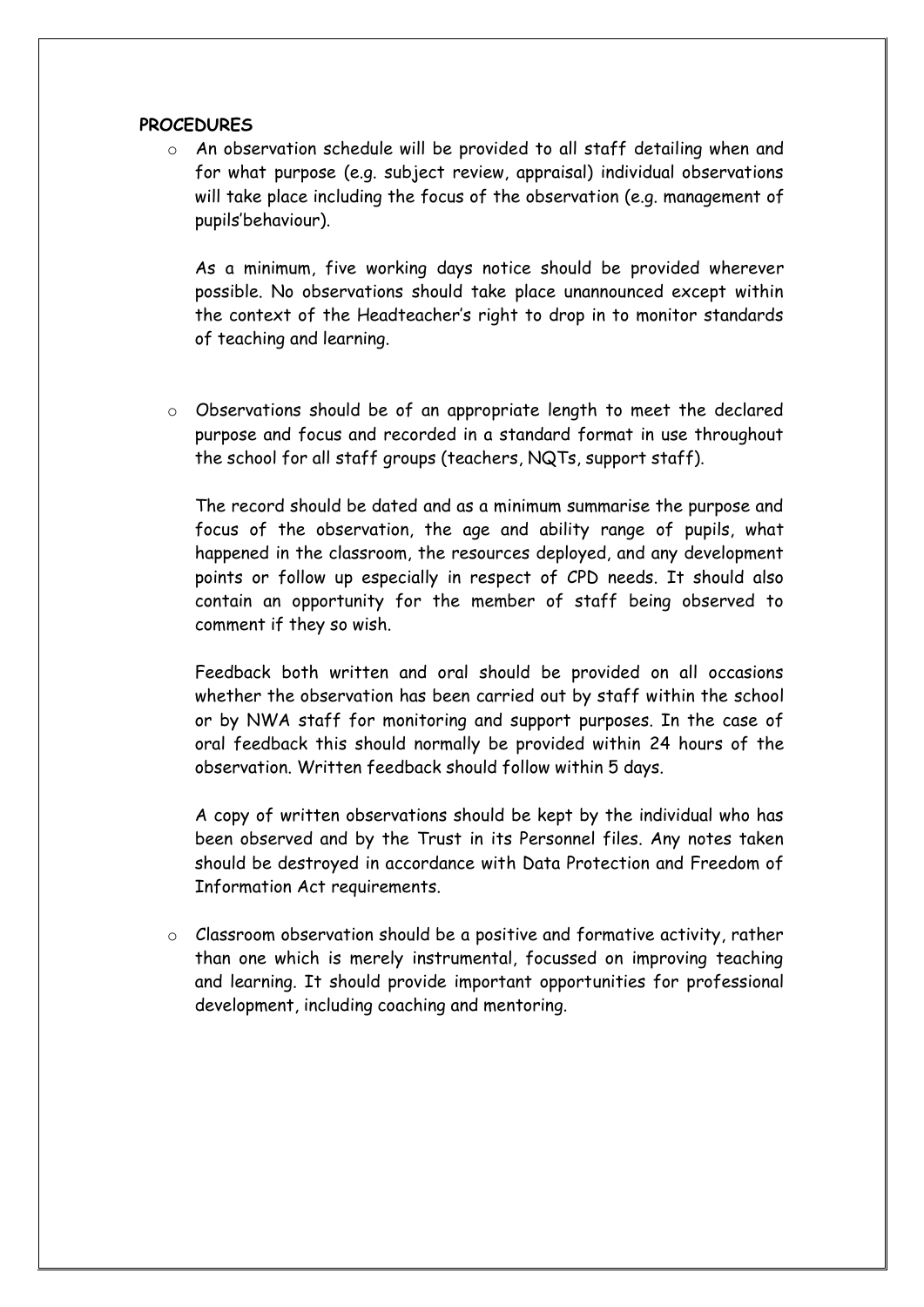The frequency of classroom observations should be sufficient for the required purpose and consistent with school policy and statutory requirements where  $\blacksquare$  applicable.

Observations should be, except where specific circumstances arise, carried out on an equitable basis. In normal circumstances the number and frequency of observations should be the same for all staff.

For NQTs the recommended frequency in normal circumstances is 6 observations over the induction period.

- o Lesson Plans should be provided by the staff member, for the observer wherever possible one working day in advance of the observation taking place.
- o The observer should ensure that they act discreetly and that their presence does not significantly change the normal teaching and learning context. Staff observing others whether for specific purposes such as peer support should have been provided with appropriate skills and knowledge training to enable appropriate and relevant judgements to be made which are positively expressed and genuinely developmental and linked to CPD. Due regard should be paid to the need for confidentiality in respect of the outcomes.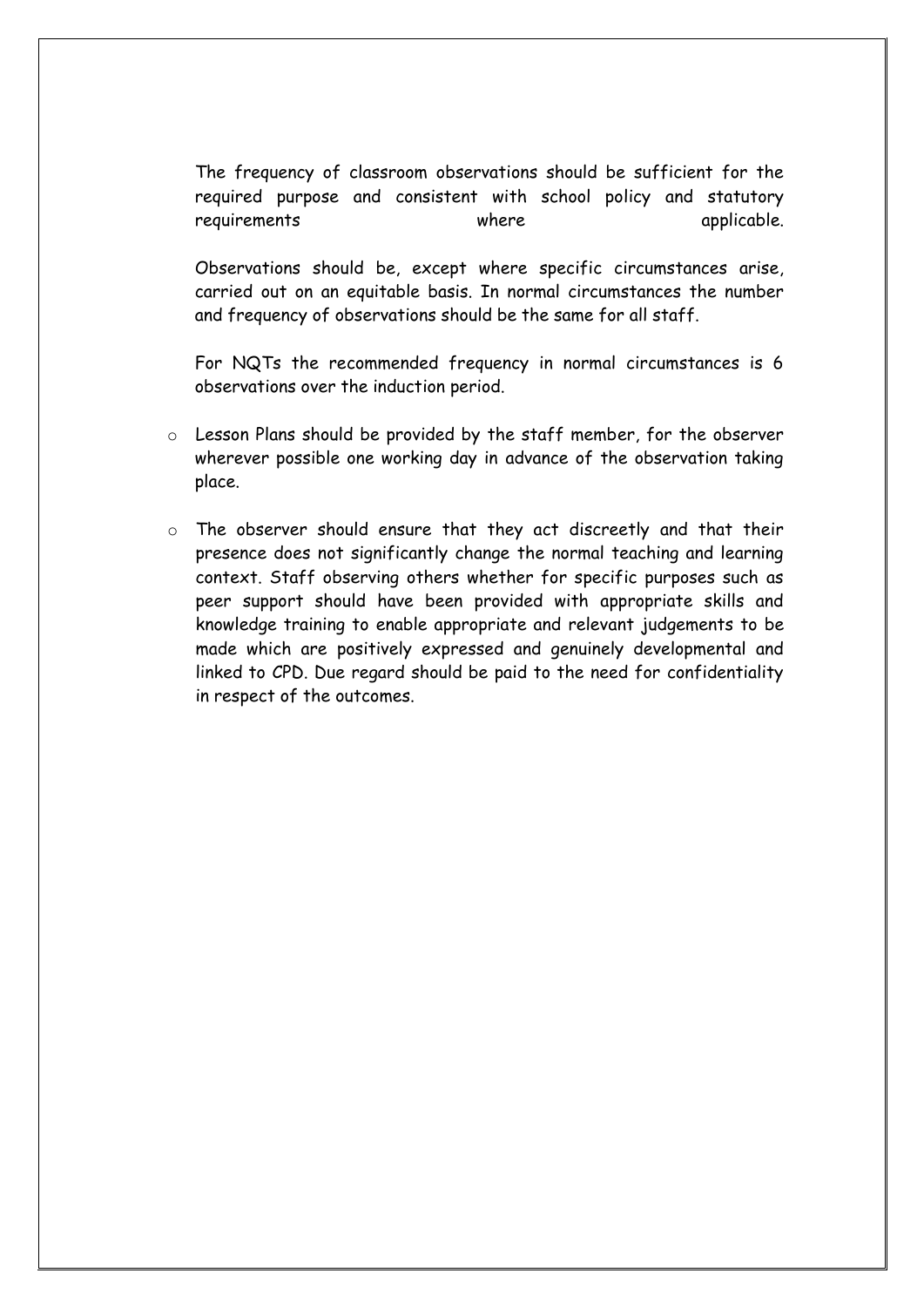# **REAL LIFE LEARNING ACADEMY TRUST TEACHER APPRAISAL OBJECTIVES**

**Name:** 

| <b>Agreed objective and</b><br>date to be met | <b>Autumn Term</b>           | <b>Spring Term</b>           | <b>Summer Term</b>           |
|-----------------------------------------------|------------------------------|------------------------------|------------------------------|
| <b>Development Focus</b>                      | <b>Agreed Actions</b>        | <b>Agreed Actions</b>        | <b>Agreed Actions</b>        |
| <b>Success Criteria</b>                       | <b>Progress and Evidence</b> | <b>Progress and Evidence</b> | <b>Progress and Evidence</b> |
| <b>Professional Development</b>               | <b>Agreed Actions</b>        | <b>Agreed Actions</b>        | <b>Agreed Actions</b>        |
| <b>Success Criteria</b>                       | <b>Progress and Evidence</b> | <b>Progress and Evidence</b> | <b>Progress and Evidence</b> |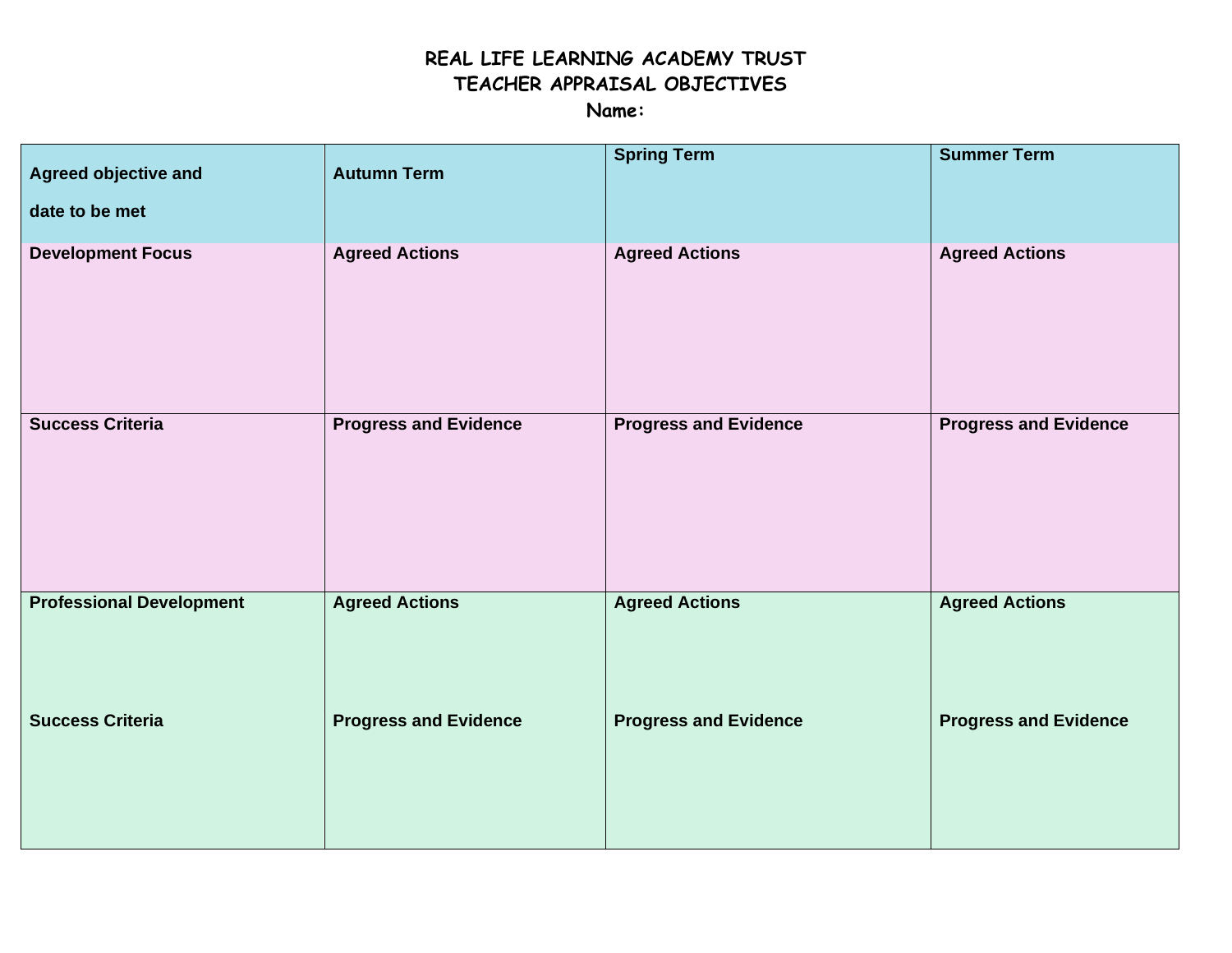| <b>Pupil Progress</b>                                         | <b>Agreed Actions</b>        | <b>Agreed Actions</b>        | <b>Agreed Actions</b>        |
|---------------------------------------------------------------|------------------------------|------------------------------|------------------------------|
| <b>Success Criteria</b>                                       | <b>Progress and Evidence</b> | <b>Progress and Evidence</b> | <b>Progress and Evidence</b> |
| <b>Other Sources of Evidence/</b><br><b>External Feedback</b> |                              |                              |                              |
| <b>Summary Judgement</b>                                      |                              |                              |                              |

| Signed: | <b>Appraiser</b> | Date: |
|---------|------------------|-------|
| Signed: |                  | Date: |

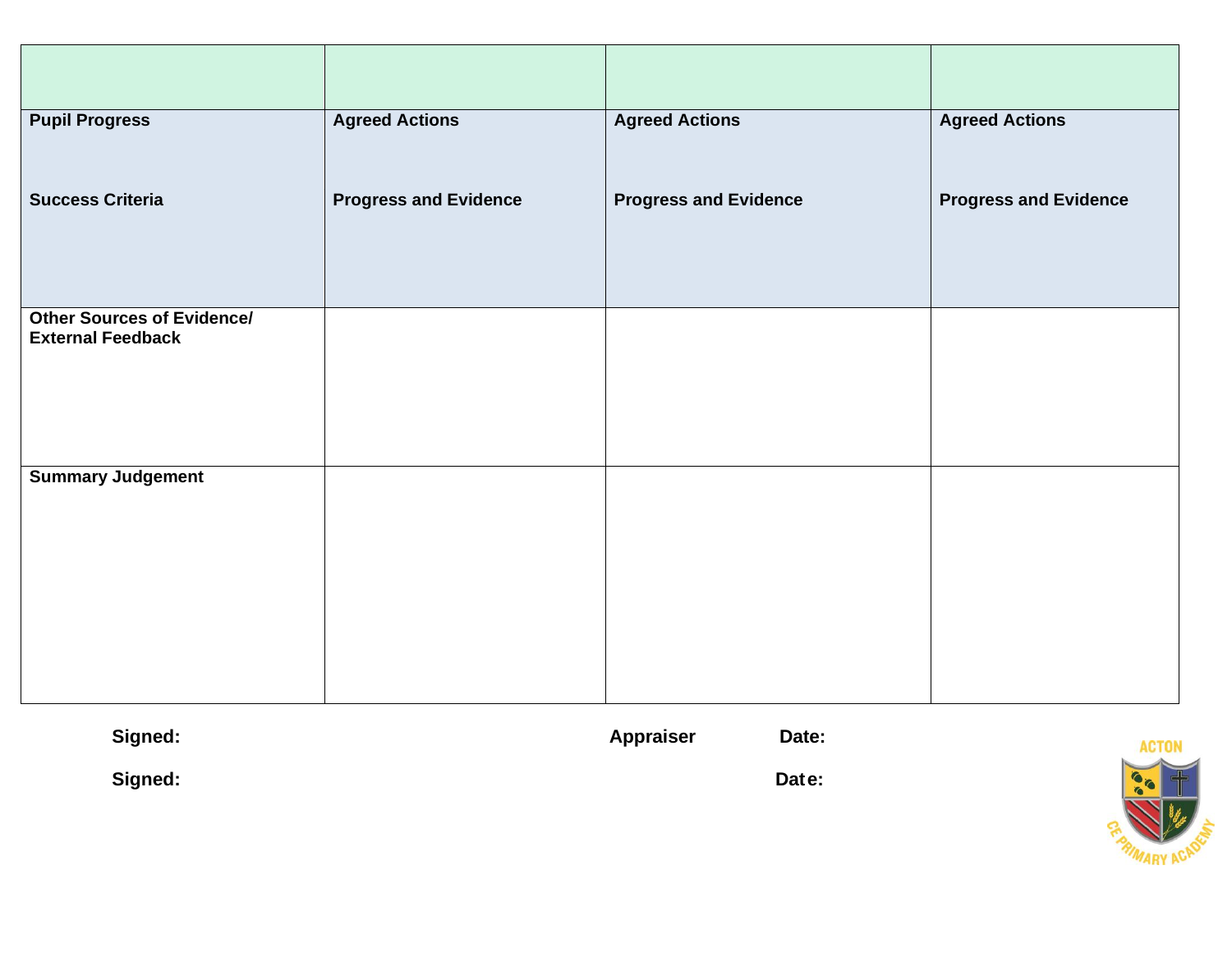# **Performance Related Pay Expectations**

|                    |           | <b>All staff must</b>                                                                                                                             |
|--------------------|-----------|---------------------------------------------------------------------------------------------------------------------------------------------------|
| <b>Teaching</b>    |           | Planning is thorough, covers the real life learning curriculum and caters for all groups of pupils considering prior attainment.                  |
|                    |           | All teaching and learning is good.                                                                                                                |
|                    |           | All planned activities are differentiated appropriately and pitched accurately to the needs of the pupils                                         |
|                    |           | Opportunities are regularly provided for individual learners to show what they can do                                                             |
|                    | $\bullet$ | Deployment of other adults is purposeful and effective and maximises pupil progress.                                                              |
|                    |           | Accurate subject knowledge must be delivered at all times.                                                                                        |
|                    | ٠         | All teaching and learning must be good with some outstanding. (MPS5+)                                                                             |
| <b>Outcomes</b>    | ٠         | All books are marked daily adhering to the school marking policy.                                                                                 |
|                    | ٠         | Books illustrate learning over time.                                                                                                              |
|                    |           | Presentation is of the highest quality.                                                                                                           |
|                    | $\bullet$ | All children make progress which can be evidenced.                                                                                                |
|                    | $\bullet$ | Make use of summative and formative assessments.                                                                                                  |
|                    | ٠         | 80-85% of children meet ARE in reading, writing and maths.                                                                                        |
|                    | ٠         | 20-25% of children exceed ARE in reading, writing and maths.                                                                                      |
|                    |           | Pupil premium funding is used effectively.                                                                                                        |
|                    |           | All SEN paperwork is up to date and used to develop children's progress.                                                                          |
| <b>Learning</b>    | $\bullet$ | Classroom is well organised and tidy at all times.                                                                                                |
| <b>Environment</b> | $\bullet$ | Displays in the classroom must reflect current teaching and learning and must include: English and Maths working walls, RE,<br>Science and Topic. |
|                    |           | All children must be represented in the classroom.                                                                                                |
|                    | $\bullet$ | Displays must be of a high quality, stimulating and interactive.                                                                                  |
|                    | $\bullet$ | Reflection areas are prominent and effective in use. (Acton only)                                                                                 |
| <b>Behaviour</b>   | $\bullet$ | All pupils are engaged in their learning.                                                                                                         |
|                    | $\bullet$ | Mutual respect is clearly displayed.                                                                                                              |
|                    | $\bullet$ | There are clear expectations, boundaries and strategies for encouraging positive behaviour.                                                       |
|                    |           | The behaviour policy is consistently applied.                                                                                                     |
|                    | $\bullet$ | Model professionalism at all times.                                                                                                               |
| <b>Subject</b>     | $\bullet$ | An effective action plan has been generated based on areas for improvement within the allocated subject area.                                     |
| Leadership         | ٠         | There is clear evidence of the monitoring of the provision/outcomes in that subject.                                                              |
|                    | $\bullet$ | Must have an up to date subject leader file.                                                                                                      |
|                    | $\bullet$ | Must be leading an additional whole school development (UPS1+)                                                                                    |